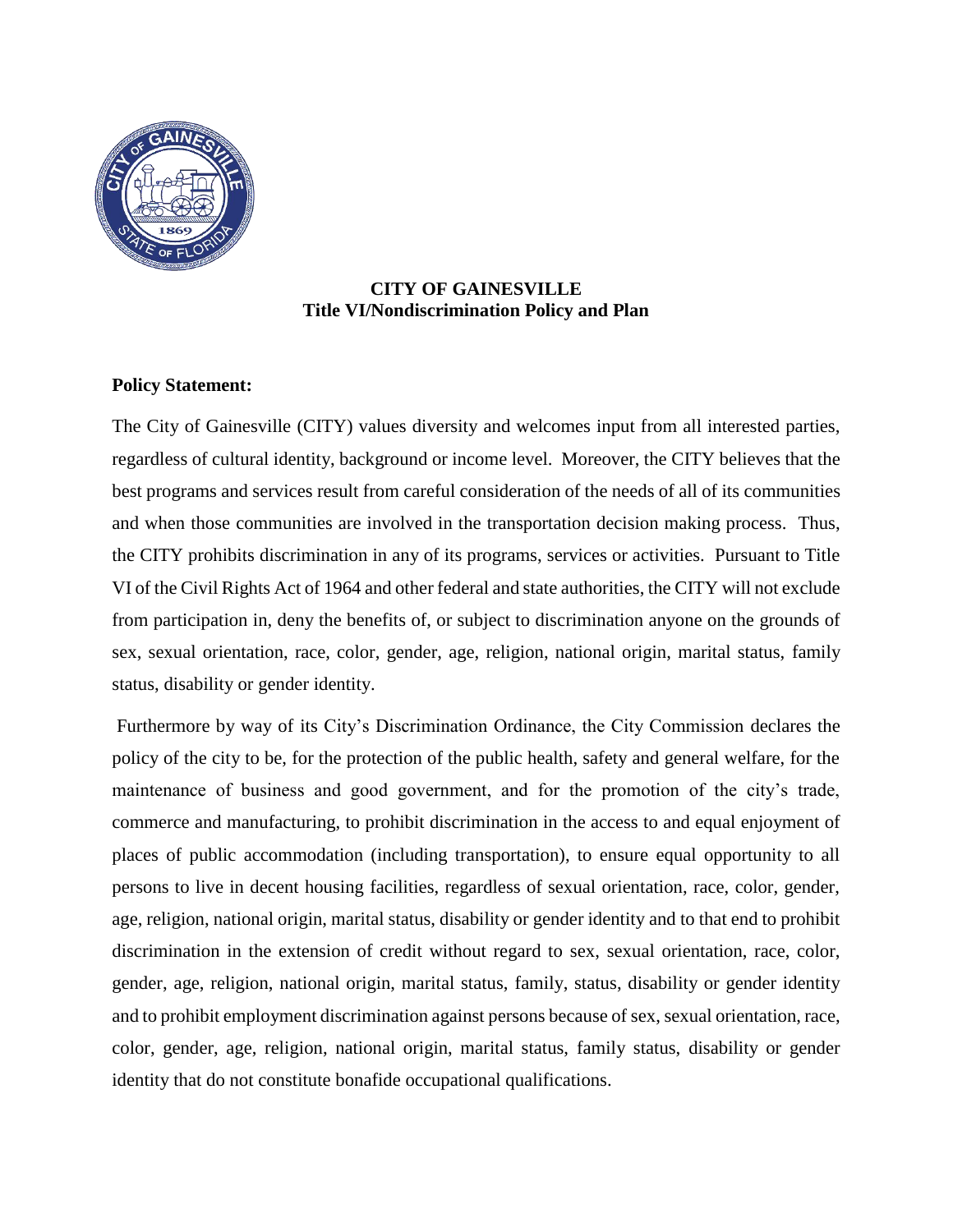#### **Complaint Procedures:**

The CITY has established a discrimination complaint procedure and will take prompt and reasonable action to investigate and eliminate discrimination when found. Any person who believes that he or she has been subjected to discrimination based upon sexual orientation, race, color, gender, age, religion, national origin, marital status, disability or gender identity in any of the CITY's programs, services or activities may file a complaint with the CITY Title VI Nondiscrimination Coordinator or Equity and Inclusion Director whose contact information is listed below:

| Name:                            | Zeriah K. Folston, MPA                                                         |  |
|----------------------------------|--------------------------------------------------------------------------------|--|
|                                  | Interim Equity and Inclusion Director/ Title VI Nondiscrimination Coordinator: |  |
| Address                          | 222 E. University Ave.                                                         |  |
| Address                          | Gainesville, FL 32601                                                          |  |
| Email:                           | OEOADA@cityofgainesville.org                                                   |  |
| Phone:                           | $(352)$ 334-5051                                                               |  |
| Fax:                             | $(352)$ 334-2088                                                               |  |
| Hearing Impaired: (800) 955-8771 |                                                                                |  |

If possible, the complaint should be submitted in writing and contain the identity of the complainant; the basis for the allegations (i.e., sex, sexual orientation, race, color, gender, age, religion, national origin, marital status, family status, disability or gender identity); and a description of the alleged discrimination with the date of occurrence. If the complaint cannot be submitted in writing, the complainant should contact the Title VI/Nondiscrimination Coordinator for assistance.

The City's Formal Complaint Process is outline as follows:

# **1. INTRODUCTION**

The City of Gainesville is committed to maintaining a city free of discrimination, harassment and inappropriate behavior on the basis of, sex, sexual orientation, race, color, gender, age, religion, national origin, marital status, family status, disability or gender identity (protected characteristics).

# **2. OBJECTIVES**

The objectives of an external investigation are to: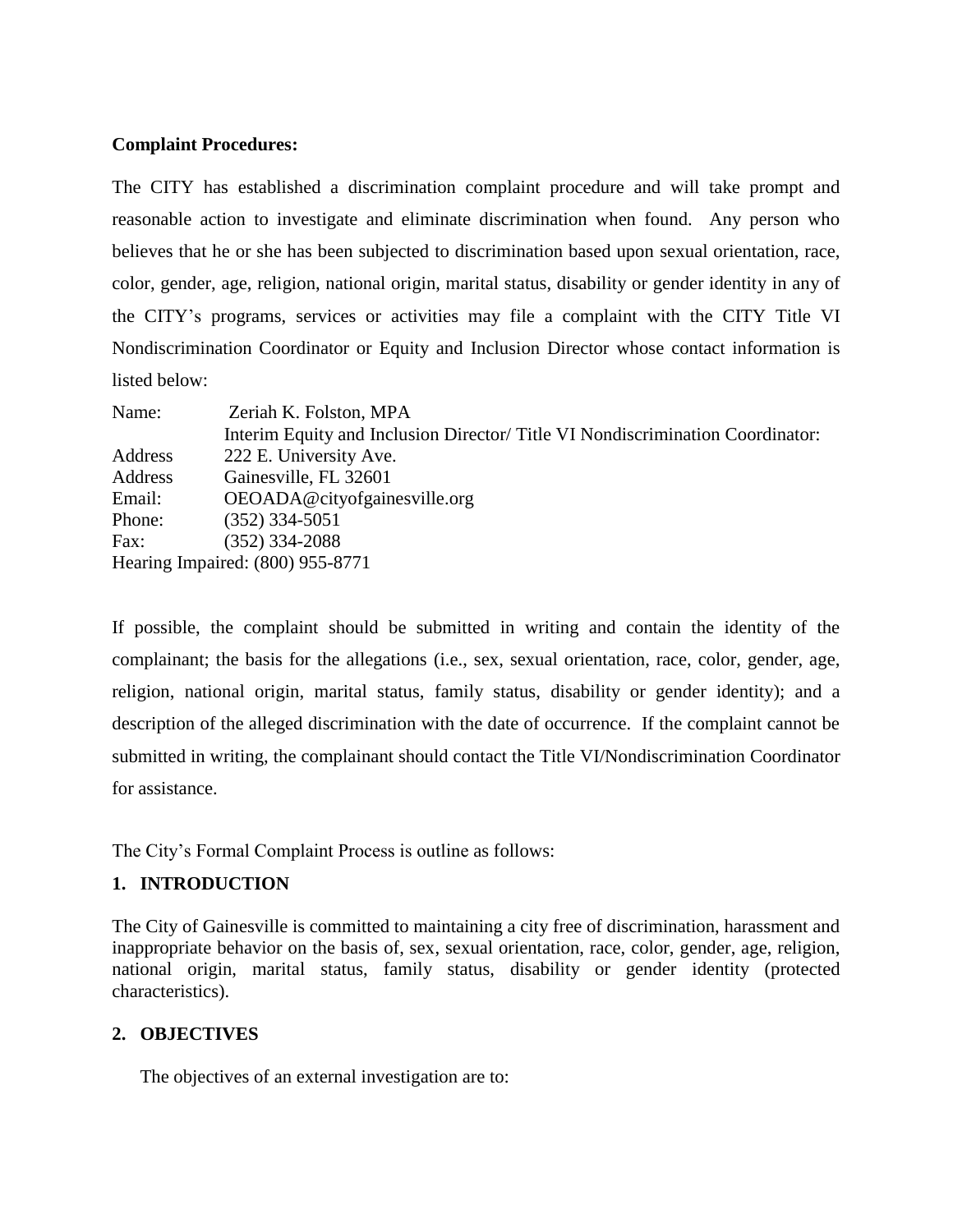- A. Determine the reasonableness and basis of the complainant actions.
- B. Factually establish what happened.
- C. Determine the reasonableness and basis of the respondent's actions.
- D. Uncover and preserve all pertinent facts and evidence so that they may be used to determine the proper disposition of allegations.
- E. Determine whether there has been a violation of the City's Anti-Discrimination Ordinance.
- F. Determine whether the conduct or behavior was intentional or unintentional.
- G. Prepare the Final Investigative Report.
- H. Report findings to the Human Rights Board.

# **3. COMPLAINTS**

A complaint is defined as an allegation of circumstance(s) relating to specific acts or omissions which, if proven true, would amount to prohibited discrimination, harassment, or inappropriate speech, conduct, or other inappropriate behavior based on a protected characteristic; or, an allegation that a policy, procedure, practice, or service level has a disparate impact upon the terms and conditions of employment of an employee, or services provided to citizens, where the employee or citizen is a member of a protected class, and who is directly affected by the policy, procedure, practice, or service level. A complaint may be informal or formal.

### **4. INTAKE PROCEDURES**

The Equity and Inclusion Director/ Title VI Nondiscrimination Coordinator (designee) shall be responsible for accepting complaints against any agency or organization within the city limits of Gainesville. A complaint may be given in person, by telephone, letter or online.

Intake Personnel accepting complaints shall be responsive and courteous. They shall not attempt to discourage, interfere, or delay an individual from making a complaint. A Daily Intake Form (Appendix A) shall be completed for all external complaints. Pertinent information from the daily intake form will be added to the Intake tracking log, (Appendix B).

Upon review by the Equity and Inclusion Director/ Title VI Nondiscrimination Coordinator (designee), a date may be established to meet with the Equity and Inclusion Director/ Title VI Nondiscrimination Coordinator (designee) to review the allegations of the complaint if it is deemed appropriate to do so.

The Equity and Inclusion Director Title VI Nondiscrimination Coordinator (designee) will advise the complainant that the time limit to file a complaint is 180 days of the occurrence of the alleged discrimination, harassment, or inappropriate speech, conduct, or other inappropriate behavior.

He/she will also advise the complainant of the steps of both the informal inquiry and formal complaint process and his/her right to file an administrative or civil action. The complainant shall complete a Notice of Employee Rights and Filing Options Form (Appendix C).

#### **5. Filing of Complaints**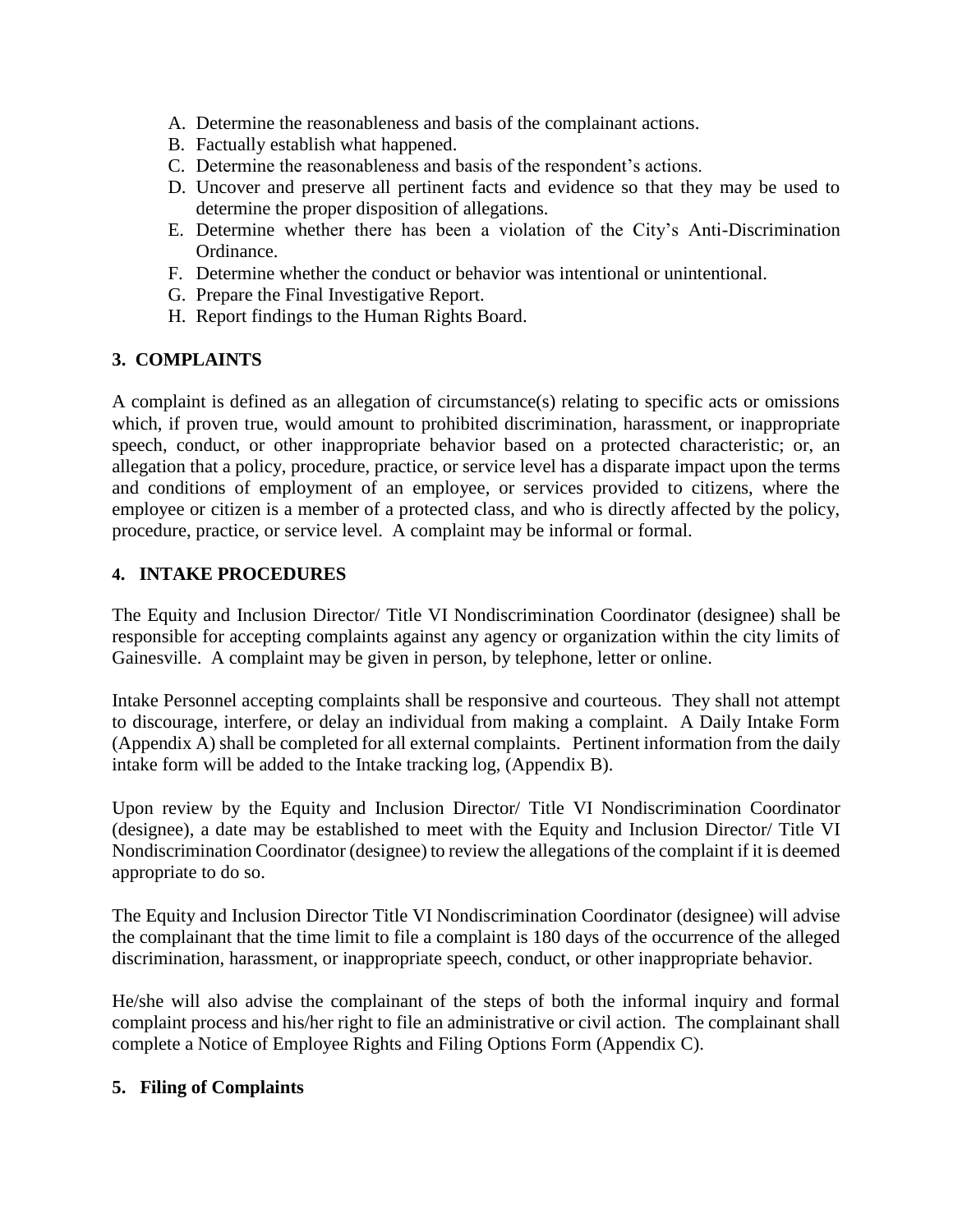- a. Any person claiming to be aggrieved by an unlawful practice prohibited by City of Gainesville's Anti-Discrimination ordinance-Chapter 8 may file a written, verified complaint with the Equity and Inclusion Director Title VI Nondiscrimination Coordinator (designee). The complaint shall state the name and address of the complainant and the person(s) against whom the complaint is made, herein after known as the Respondent. With respect to any complaint filed pursuant to this ordinance, the initial burden of proof is on the complainant.
- b. The complaint must be filed within 180 days after the alleged unlawful practice has occurred. The complainant may voluntarily withdraw the complaint at any time.
- c. The director shall serve notice upon the complainant acknowledging the filing of the complaint and advising the complainant of relevant procedural rights and remedies.
- d. Within ten days of the timely filing of a complaint, the Equity and Inclusion Director Title VI Nondiscrimination Coordinator shall notify the respondent in writing, of the filing and provide a copy of the complaint. Notice should be served within ten days of the date of filing.
- e. Once a complaint has been served on the respondent, the respondent shall preserve all records and other evidence which may pertain to the complaint until the matter has been finally determined.
- f. The respondent may file an answer to the complaint not later than ten days after receipt of the notice of the filing. The answer shall be sworn to or affirmed before a notary public or other person duly authorized by law to administer oaths and take acknowledgments.
- g. A complaint or answer may be amended at any time when it would be fair and reasonable to do so, and the Equity and Inclusion Director/ Title VI Nondiscrimination Coordinator (designee) shall furnish a copy of each amended complaint or answer to the respondent or the complainant, respectively, as promptly as practicable.

#### **6. Processing of Complaints**

Within 30 days after the filing of a complaint, the Equity and Inclusion Director/ Title VI Nondiscrimination Coordinator (designee) shall commence such investigation as deemed appropriate to ascertain facts and issues.

The following investigation procedures shall be followed:

a. *Complaint verification*. As part of the investigation process, the complaining party may be required to provide an additional sworn written statement which include: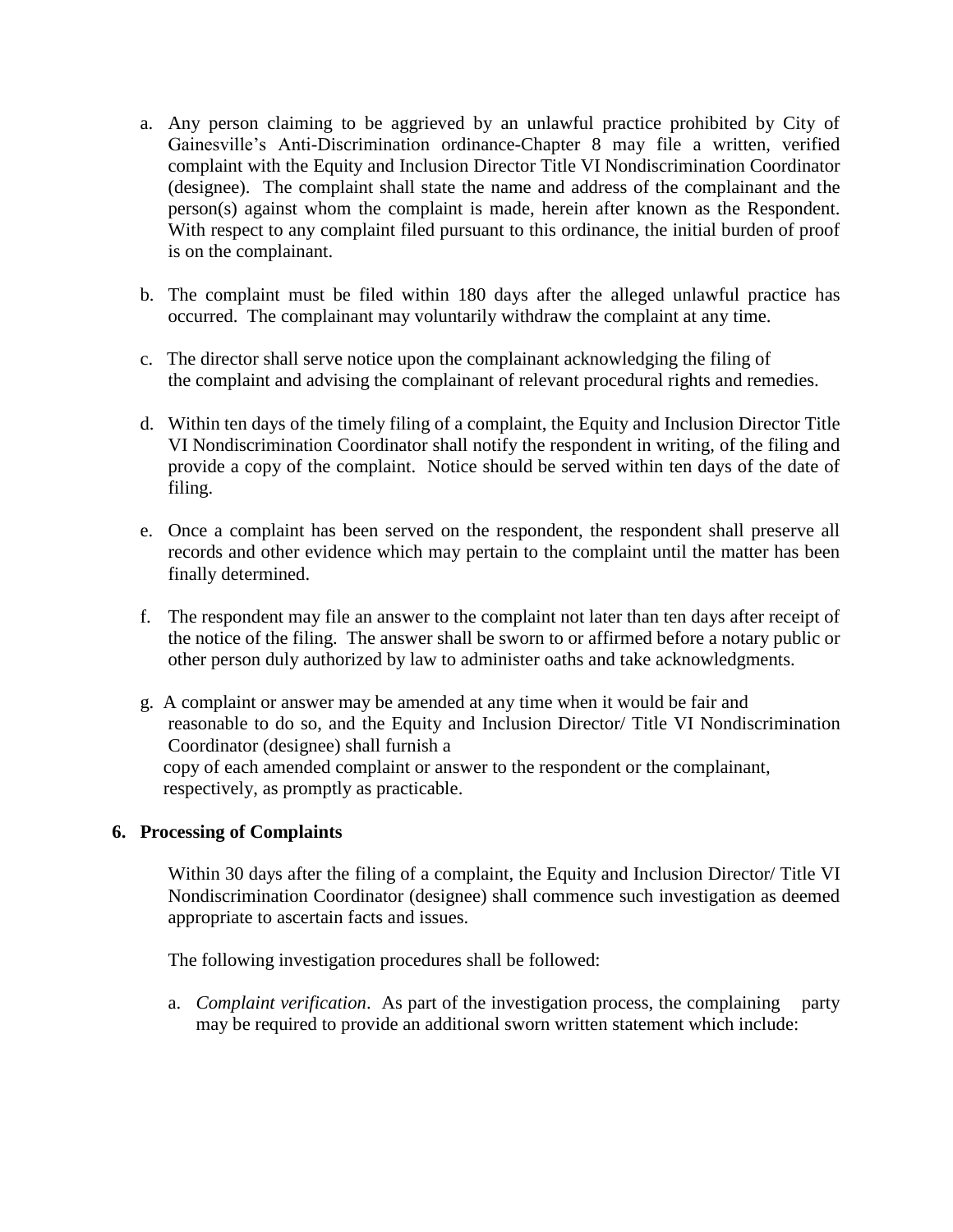- 1. A statement of each particular harm or potential harm which the aggrieved person has suffered or will suffer and the date on which each harm occurred or will occur.
- 2. For each harm, a statement specifying the act, policy, or practice which is alleged to be unlawful.
- 3. For each act, policy, or practice alleged to have harmed the aggrieved person, a statement of the facts that led the complainant to believe that the act, policy, or practice is discriminatory.
- b. *Requests for information.* In investigating a complaint, the Equity and Inclusion Director/ Title VI Nondiscrimination Coordinator (designee) may obtain information by:
	- 4. Oral interview;
	- 5. Requests for written statements or affidavit; and/or
	- 6. Any discovery methods set forth in the Florida Rules of Civil Procedure.
- c. *Investigations.* The investigations will seek the voluntary cooperation of all persons in obtaining information. If, however, the Equity and Inclusion Director/ Title VI Nondiscrimination Coordinator (designee) is unable to obtain the voluntary cooperation of persons, the director shall request that the Human Rights Board issue subpoenas.
- d. *Complaining party's failure to cooperate.* Where the complainant fails to provide a necessary information statement; fails or refuses to appear or be available for interviews or conferences; fails or refuses to provide necessary information requested by the director pursuant to this section; or otherwise refuses to cooperate to the extent that the director shall dismiss the complaint after providing 20 days' notice with the complainant unless the Equity and Inclusion Director/ Title VI Nondiscrimination Coordinator (designee), with board approval, determines there is sufficient evidence to proceed with the complaint.
- e. *Access to files during investigation*. Information obtained during the investigation of a complaint shall be disclosed only to the complainant, the respondent, or their authorized representatives, or to witnesses, only when disclosure is deemed necessary by the Equity and Inclusion Director/ Title VI Nondiscrimination Coordinator for the investigation or for securing appropriate disposition of the complaint.
- f. The Equity and Inclusion Director/ Title VI Nondiscrimination Coordinator (designee) shall, within 100 days after the filing of a complaint, complete the investigation of the alleged unlawful discriminatory practice, unless it is impracticable to do so. If the investigation cannot be completed within 100 days after the filing of a complaint, the director shall notify, by certified mail or by personal service, the complainant and the respondent in writing of the reasons for not so doing.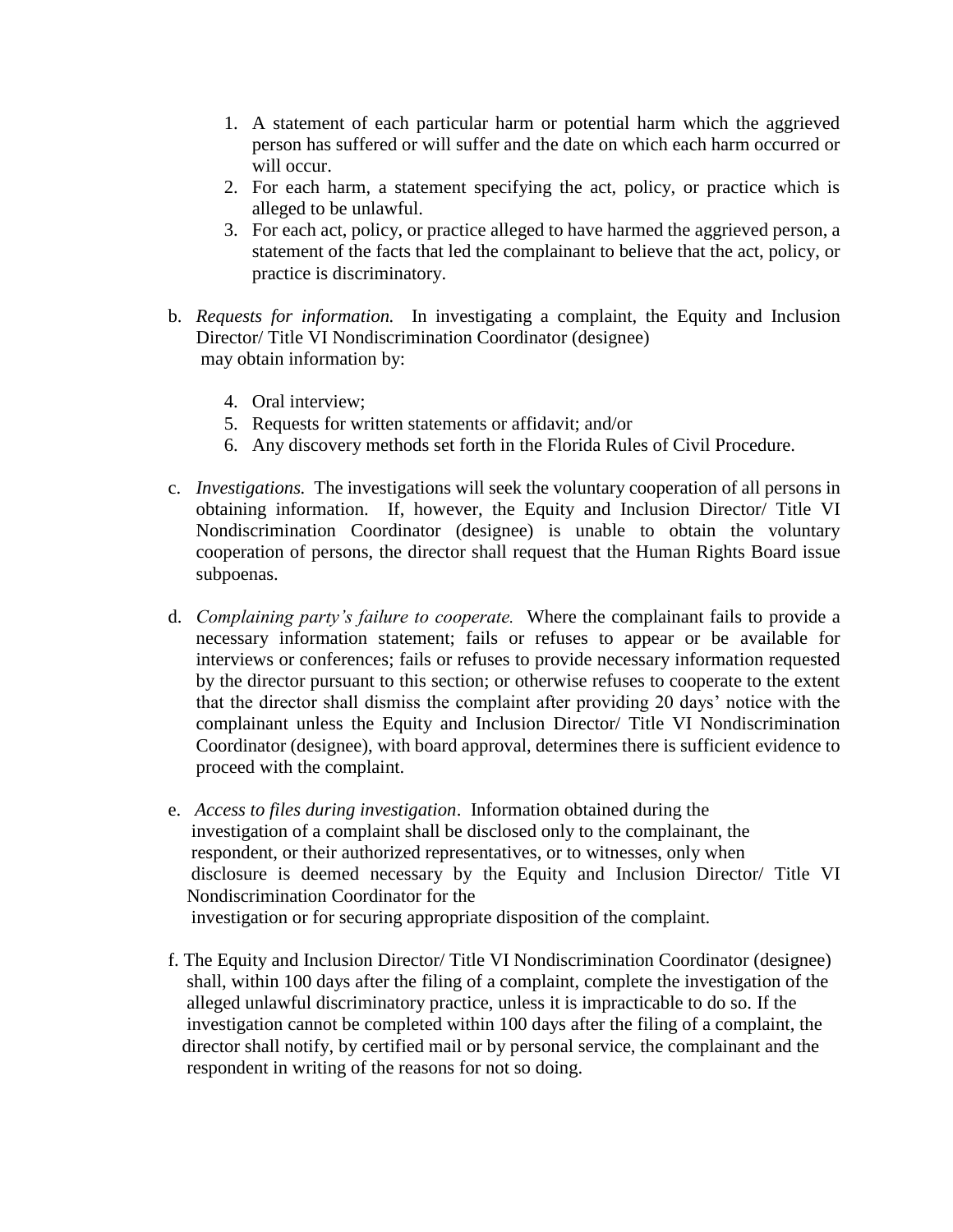- g. Beginning with the filing of a complaint and ending with the filing of a reasonable cause charge, the Equity and Inclusion Director/ Title VI Nondiscrimination Coordinator (designee) shall attempt to conciliate the matter by whatever methods the Equity and Inclusion Director/Title VI Nondiscrimination Coordinator deems necessary.
- h. Except where conciliation attempts are successful, nothing said or done in the course of conciliation or such informal endeavors may be made public or used as evidence in a subsequent proceeding without the written consent of the persons involved.
- i. If conciliation has not been reached within 100 days of the filing of the complaint and if the complaint has not been withdrawn, the director shall make a determination as to whether reasonable cause exists to believe that an unlawful discriminatory practice has occurred or is about to occur.
- j. The Equity and Inclusion Director/ Title VI Nondiscrimination Coordinator (designee) shall report the results of the investigation and his or her determination to the Human Rights Board.
- k. If the Human Rights Board determines that reasonable cause exists to believe that a discriminatory practice has occurred or is about to occur, it shall issue a notice of determination of reasonable cause. A copy of the notice shall be served upon the respondent, the complainant, and the aggrieved person within 20 days after the notice has been issued; along with the notice, the parties shall be advised of the options available under this section.
- l. If the Equity and Inclusion Director/ Title VI Nondiscrimination Coordinator (designee) determines that the complain lacks reasonable grounds upon which to base a violation of this article, the Equity and Inclusion Director/ Title VI Nondiscrimination Coordinator shall dismiss the complaint, and then the Director shall inform the board of his or her findings through a written report.
- m. The Human Rights Board, in its discretion, may order that the matter be closed or may order, by a three-fourths majority vote, further investigation as may be deemed necessary. If further investigation is ordered, the results thereof shall be presented to the Board in the form of a written report within ten days and shall be acted upon by the Board within an additional 20 days.
- n. Final orders of the board are subject to judicial review pursuant to F.S. 120.68, unless specifically ordered by the court, the commencement of any appeal does not suspend or stay an order of the board. In the event the aggrieved person is the prevailing party on any appeal, he or she shall be entitled to reasonable attorney's fees and costs.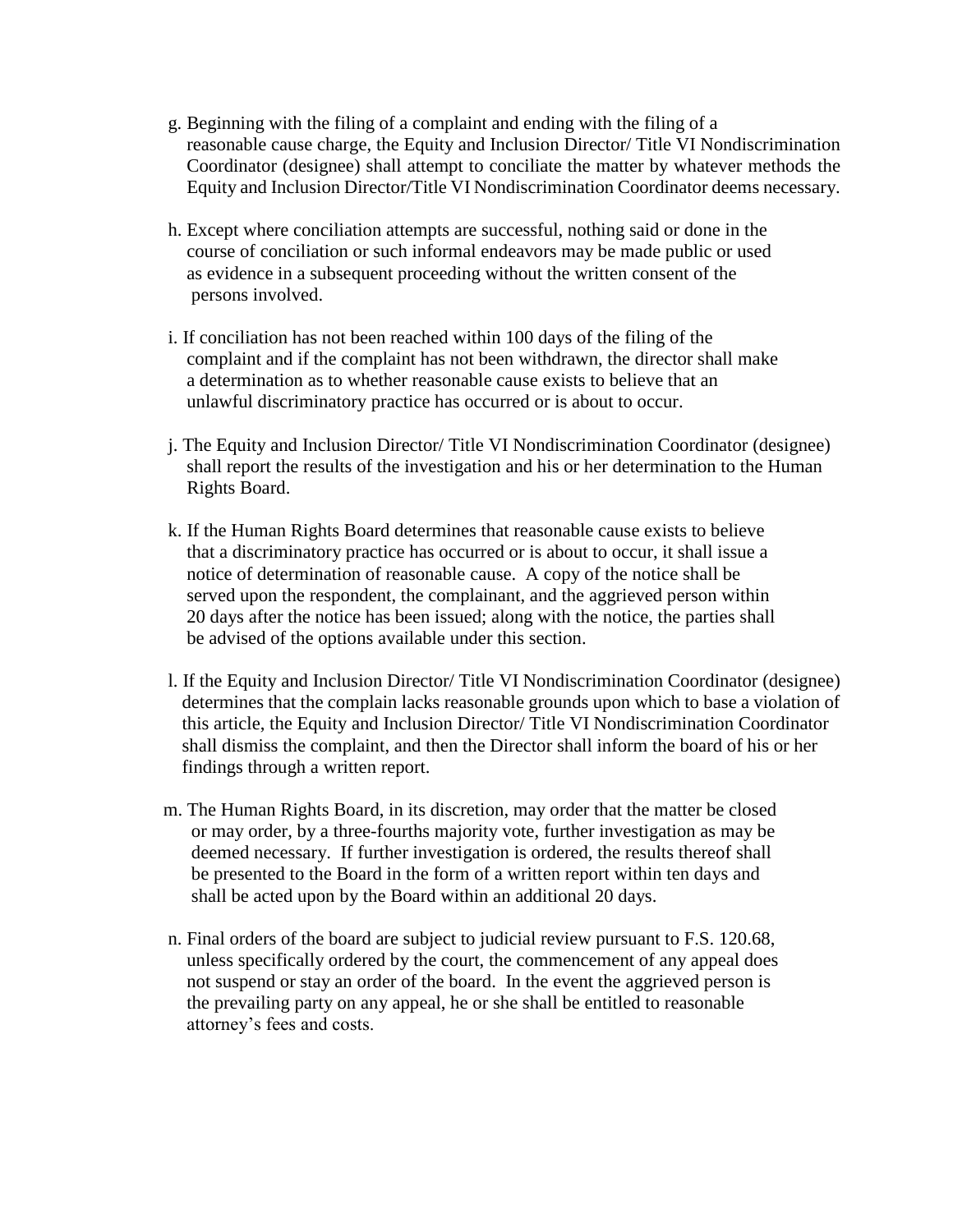o. In any civil action commenced, the court may issue an order prohibiting the discriminatory practice and providing affirmative relief from the effects of the practice, including back pay. The court may also award compensatory damages, punitive damages, and other relief in accordance with the federal Civil Rights Act of 1991. A civil action brought under this section shall be commenced no later than one year after the date of determination of reasonable cause by the board. The commencement of a civil action shall divest the board of jurisdiction of the complaint.

### **7. COMMUNICATE THE RESULTS**

The Equity and Inclusion Director/ Title VI Nondiscrimination Coordinator (designee) will inform the complainant and the respondent of the outcome of the investigation.

#### **8. CLOSE THE FILE**

The Equity and Inclusion Director/ Title VI Nondiscrimination Coordinator (designee) will complete the Complaint Log and ensure that essential exhibits are maintained.

The CITY's Equity and Inclusion Director/ Title VI Nondiscrimination Coordinator is a Charter Officer who reports directly to the City Commission and is not required to obtain management or other approval as it relations to discrimination complaints/ issues. Further, for discrimination complaints in and outside of the City's Jurisdiction, the following filing rights and options are presented to all complainants:

Office of Equity and Inclusion (City Ordinance – only) – 180 days/365 for Housing complaints

222 E. University Ave. Station 52 Gainesville, FL 32602

\*Office of Equity and Inclusion (Internal Complaint against City only) – 180 days 222 E. University Ave. Station 52 Gainesville, FL 32602

Florida Commission on Human Relations (State) – 365 days 2009 Apalachee Parkway, Suite 100 Tallahassee, FL 32301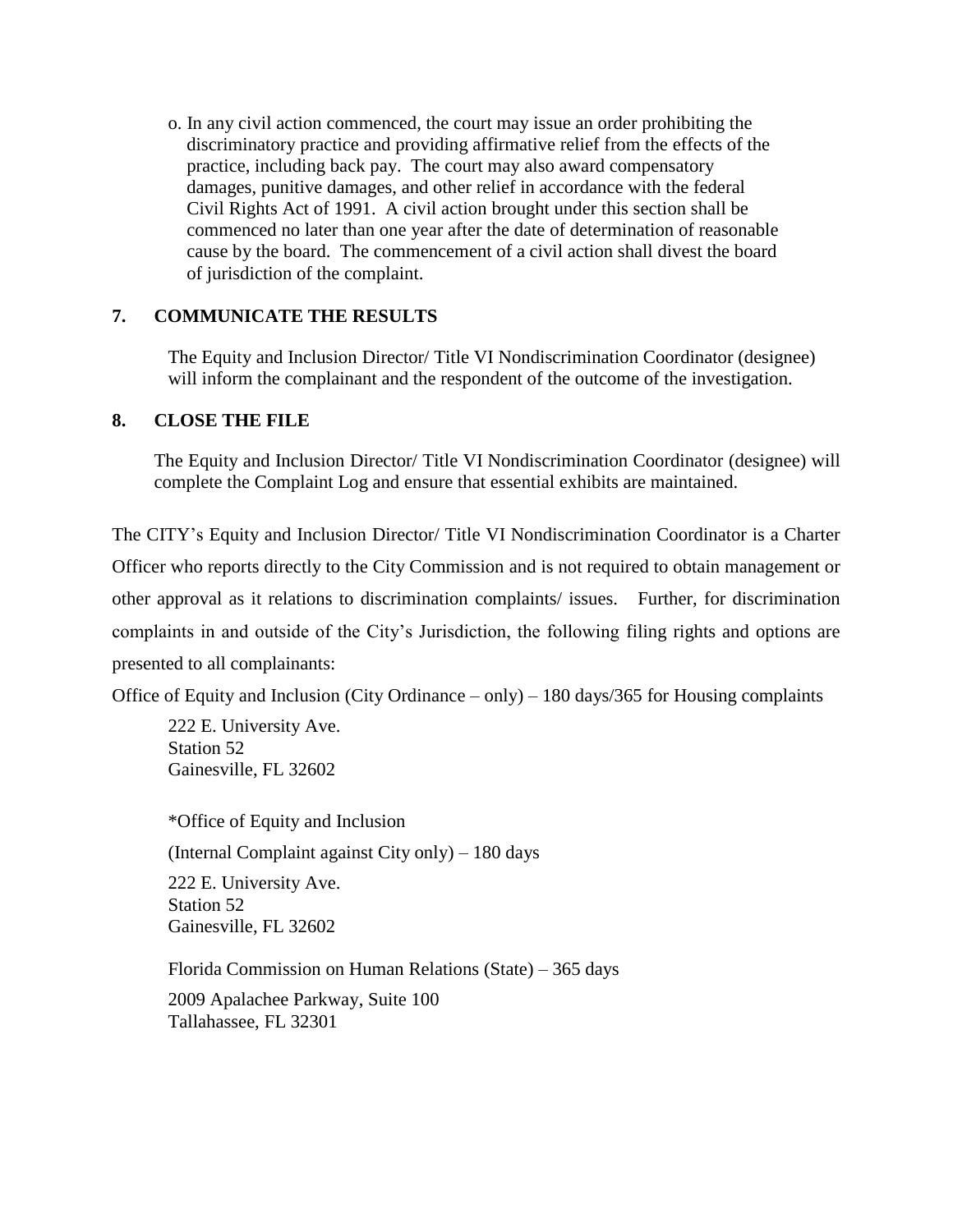U.S. Equal Employment Opportunity Commission (Federal) –300 days

One Biscayne Tower, Suite 2700 2 South Biscayne Blvd. Miami, FL 33131

Florida Department of Transportation Equal Opportunity Office ATTN: Title VI Complaint Processing 605 Suwannee Street MS 65 Tallahassee, FL 32399

Further, filing either a complaint with the City does not preclude the complainant's rights to file with other local, state, and federal agencies.

#### **ADA/504 Statement:**

Section 504 of the Rehabilitation Act of 1973 (Section 504), the Americans with Disabilities Act of 1990 (ADA) and related federal and state laws and regulations forbid discrimination against those who have disabilities. Furthermore, these laws require federal aid recipients and other government entities to take affirmative steps to reasonably accommodate the disabled and ensure that their needs are equitably represented in transportation programs, services and activities.

The CITY will make every effort to ensure that its facilities, programs, services, and activities are accessible to those with disabilities. The CITY will make every effort to ensure that its advisory committees, public involvement activities and all other programs, services and activities include representation by the disabled community and disability service groups.

The CITY encourages the public to report any facility, program, service or activity that appears inaccessible to those who are disabled. Furthermore, the CITY will provide reasonable accommodation to disabled individuals who wish to participate in public involvement events or who require special assistance to access facilities, programs, services or activities. Because providing reasonable accommodation may require outside assistance, organization or resources, the CITY asks that requests be made at least forty-eight (48) hours prior to the need for accommodation.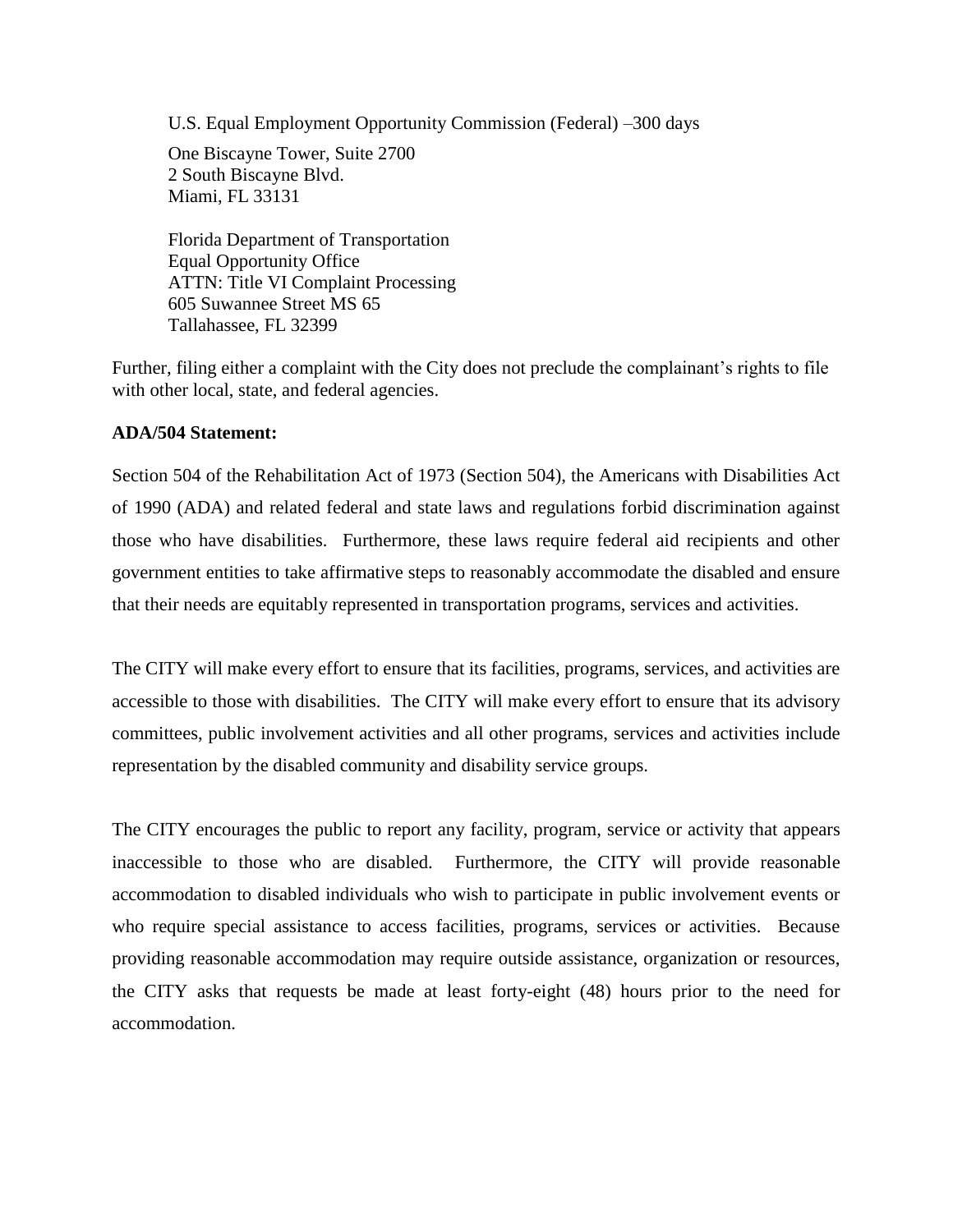Questions, concerns, comments or requests for accommodation should be made to the CITY's ADA Officer:

| Name:                            | Zeriah K. Folston, MPA                                                       |  |
|----------------------------------|------------------------------------------------------------------------------|--|
|                                  | Interim Equity and Inclusion Director/Title VI Nondiscrimination Coordinator |  |
| Address                          | 222 E. University Ave.                                                       |  |
| Address                          | Gainesville, FL 32501                                                        |  |
| Email:                           | OEOADA@cityofgainesville.org                                                 |  |
| Phone:                           | $(352)$ 334-5051                                                             |  |
| Fax:                             | $(352)$ 334-2088                                                             |  |
| Hearing Impaired: (800) 955-8771 |                                                                              |  |

# **Limited English Proficiency (LEP) Guidance:**

Title VI of the Civil Rights Act of 1964, Executive Order 13166, and various directives from the US Department of Justice (DOJ) and US Department of Transportation (DOT) require federal aid recipients to take reasonable steps to ensure meaningful access to programs, services and activities by those who do not speak English proficiently. To determine the extent to which LEP services are required and in which languages, the law requires the analysis of four factors:

- The number or proportion of LEP persons eligible to be served or likely to be encountered by the CITY's programs, services or activities.
- The frequency with which LEP individuals come in contact with these programs, services or activities.
- The nature and importance of the program, service, or activity to people's lives and;
- The resources available to the CITY and the likely costs of the LEP services.
- 1. Based on U.S. Census population demographics for Alachua County, and World Population Review: [Alachua County, Florida Population 2021](https://worldpopulationreview.com/us-counties/fl/alachua-county-population)  [\(worldpopulationreview.com\)](https://worldpopulationreview.com/us-counties/fl/alachua-county-population) 2020 estimates, the CITY has determined that LEP individuals speaking English "less than well" within the City limits, represent less than 5% of the Alachua County population. Of that total, less than 4% that total is Spanish speaking and less than 2 % of the remaining total being Mandarin speaking. The CITY realizes that such statistical data can be outdated or inaccurate. Therefore, the CITY contacted local law enforcement to determine the proportion of LEP served by the Gainesville Police Department. An estimated 10% of calls for service for this agency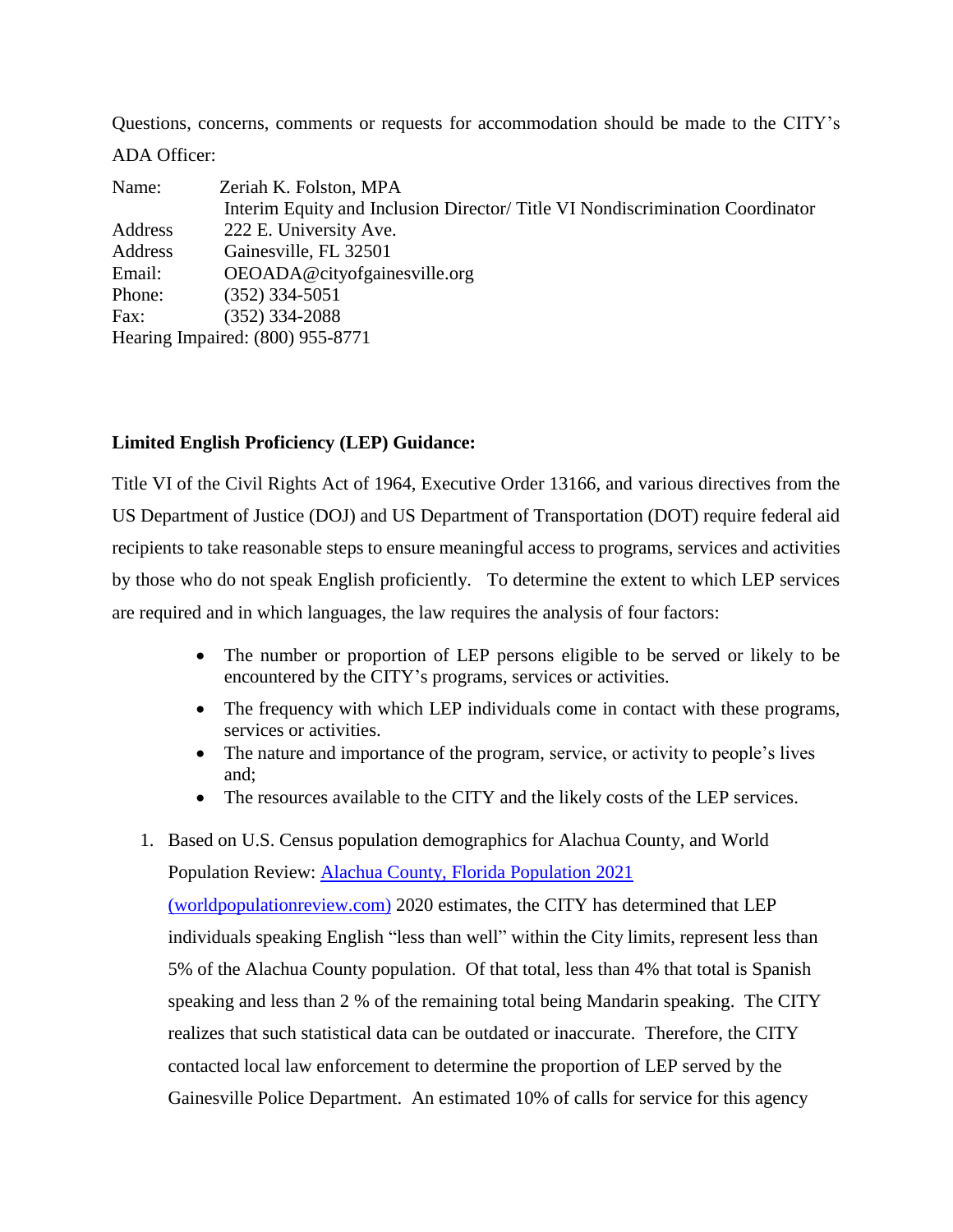were from non-English speakers. In addition, data from the Florida Department of Education shows that less than only 2.0% of Alachua County public school students speak a primary language other than English. Given this information, the CITY reasons that a relatively small portion of its service population is LEP speakers of Spanish and Mandarin.

- 2. The CITY receives very few requests for translation or interpretation of its programs, which are referred to the Office of Equity and Inclusion(OEI). The OEI estimates that only three calls for assistance in Spanish were received in a two-year time period. This is believed to be due to the diversity in hiring at the department level so that all departments are able to handle any requests in Spanish that are received.
- 3. The CITY believes that transportation is of critical importance to the public, as access to health care, emergency services, employment, and other essential services would be difficult or impossible without a reliable transportation system. In that spirit, the CITY provides accommodation for speakers of other languages on the CITY website, on CITY buses and in other public locations. The CITY also provides translation of all policies, procedures and forms such as ADA Administrative Guidelines, Vendor Application Form, Local Small Business Procurement Program and Notice of Rights and Filing Options these along with many other documents advise the public on the CITY's nondiscrimination and public involvement policies.
- 4. The CITY is fortunate to house within its jurisdiction the University of Florida and Santa Fe Community College which have extensive language services. Further, the City maintains cordial relationships with a number of faith based and community organizations who offer competent language services at no cost to the City.

The analyses of these factors suggest that LEP services are not required at this time. However the CITY has committed to the following:

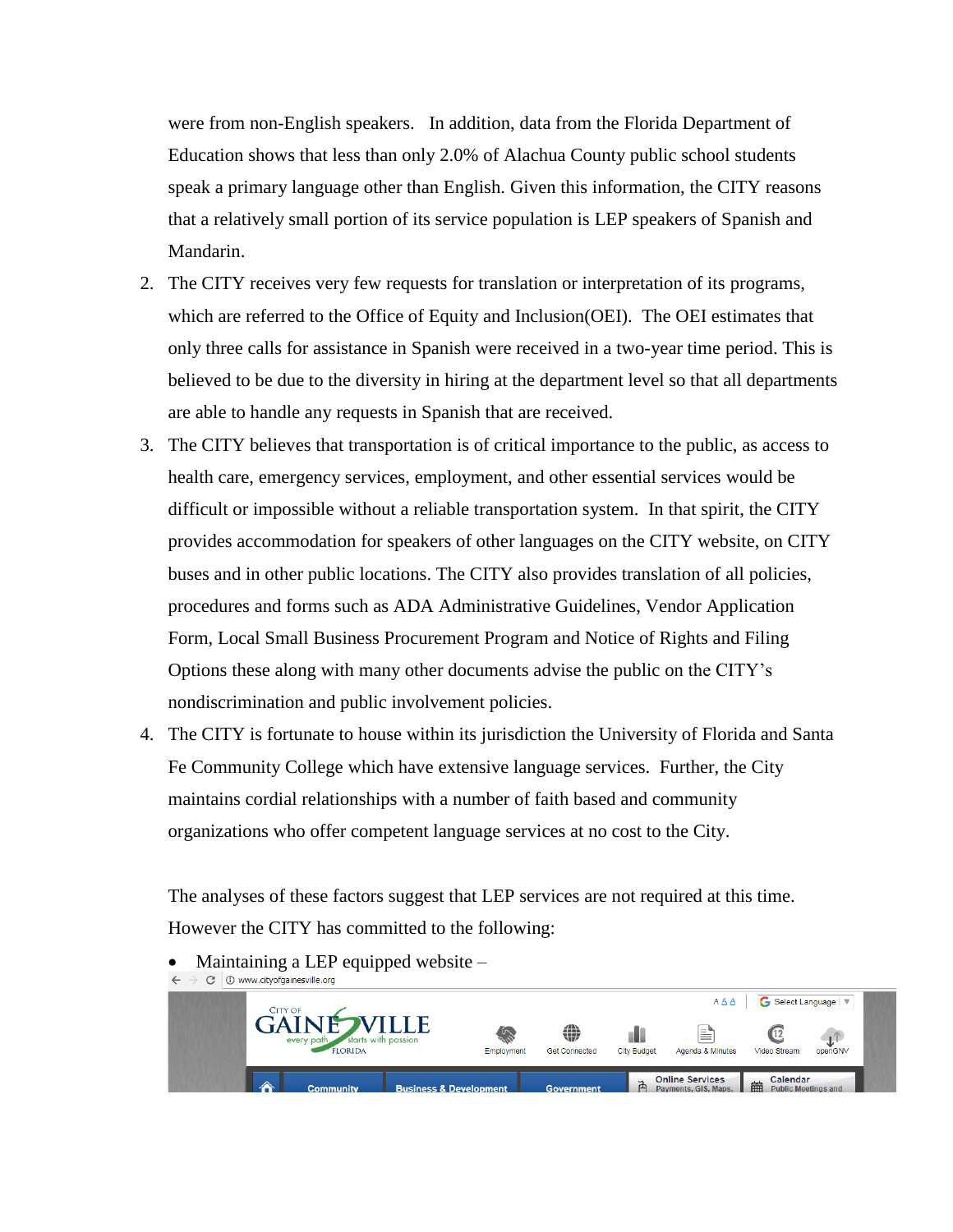- Maintain a list of employees who competently speak Spanish and other languages and who are willing to provide translation and/or interpretation services.
- Distribute this list to staff that regularly has contact with the public.
- Provide notification in Spanish and Mandarin of the availability of LEP assistance in public meeting notices and on public involvement event signage.
- Maintain an understanding with the University of Florida and Santa Fe Community College to provide oral and written LEP services with reasonable notification.
- Maintain an understanding with (LEP churches, catholic charities, etc) to provide oral and written LEP services with reasonable notification.
- Translate the following essential documents into Spanish and Mandarin. Please see website [here](http://www.cityofgainesville.org/OfficeofEqualOpportunity/OEOPoliciesandOrdinances/LimitedEnglishProficiencySupport.aspx)

The CITY understands that its community profile is changing and the four factor analysis may reveal the need for more or varied LEP services in the future. As such, it will annually examine its LEP plan to ensure that it remains reflective of the community's needs.

Persons requiring special language services should contact the CITY's Equity and Inclusion Director/Title VI Nondiscrimination Officer:

| Name:                            | Zeriah K. Folston, MPA                                                       |  |
|----------------------------------|------------------------------------------------------------------------------|--|
|                                  | Interim Equity and Inclusion Director/Title VI Nondiscrimination Coordinator |  |
| Address                          | 222 E. University Ave.                                                       |  |
| Address                          | Gainesville, FL 32501                                                        |  |
| Email:                           | OEOADA@cityofgainesville.org                                                 |  |
| Phone:                           | $(352)$ 334-5051                                                             |  |
| Fax:                             | $(352)$ 334-2088                                                             |  |
| Hearing Impaired: (800) 955-8771 |                                                                              |  |

### **Public Involvement:**

In order to plan for efficient, effective, safe, equitable and reliable transportation systems, the CITY must have the input of its public. The CITY spends extensive staff and financial resources in furtherance of this goal and strongly encourages the participation of the entire community. The CITY holds a number of transportation meetings, workshops, Town halls and other events designed to gather public input on project planning and construction. Further, the CITY attends and participates in other community events to promote its services to the public. Finally, the CITY is constantly seeking ways of measuring the effectiveness of its public involvement.